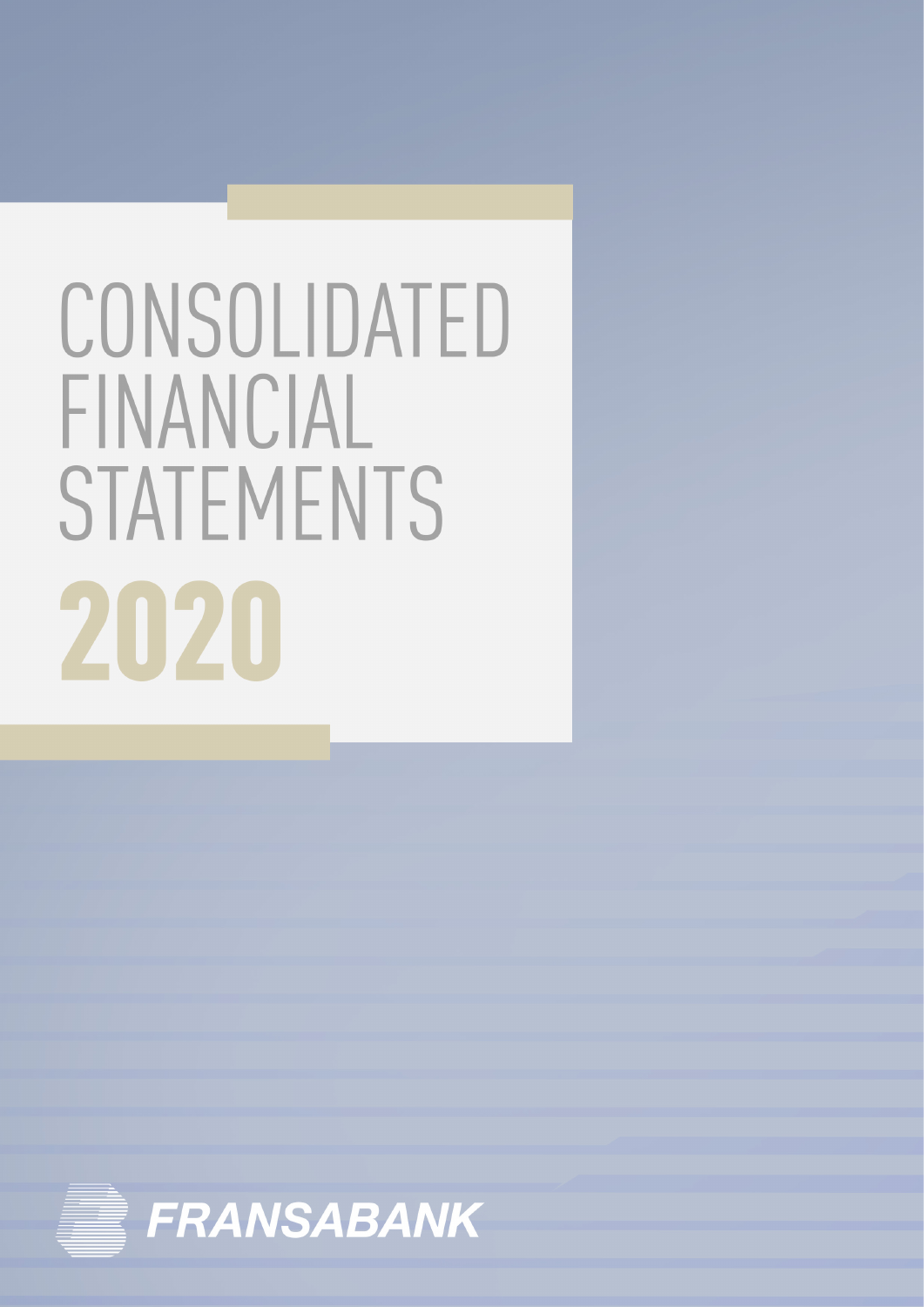#### FRANSABANK Group

## CONSOLIDATED STATEMENT OF FINANCIAL POSITION

| Amounts in thousands of LBP                                   | 31.12.20       | 31.12.19       |
|---------------------------------------------------------------|----------------|----------------|
| <b>ASSETS</b>                                                 |                |                |
| Cash, Compulsory Reserves and Central Bank                    | 11,448,820,963 | 10,689,687,533 |
| Deposits with banks and financial institutions                | 620, 164, 357  | 589,733,697    |
| Trading assets / Financial assets at FVTPL                    | 156,289,665    | 202,199,467    |
| Loans to banks                                                | 19,611,969     | 34,513,960     |
| Assets held for sale                                          | 23,849,831     | 21,732,835     |
| Loans and advances to customers (Net)                         | 6,404,285,480  | 8,809,894,596  |
| Loans and advances to customers                               | 5,534,186,515  | 8,019,788,961  |
| Loans and advances to related parties                         | 16,367,656     | 30,272,745     |
| Non-Performing Loans                                          | 853,731,309    | 759,832,890    |
| Investment securities at amortized cost                       | 4,925,850,934  | 6,617,902,241  |
| Investment securities at FVOCI                                | 370,752,019    | 560,252,735    |
| Banks' acceptances                                            | 19,643,815     | 453,955,790    |
| Investments in associates                                     | 26,976,784     | 57,698,493     |
| Assets acquired in satisfaction of loans                      | 211,458,470    | 229,014,887    |
| Property and equipment                                        | 457,358,682    | 469,309,061    |
| Intangible assets                                             | 68,172,252     | 69,044,584     |
| Right - of - use assets                                       | 54, 164, 188   | 63,962,251     |
| Other assets                                                  | 165,781,206    | 157,715,217    |
| <b>TOTAL ASSETS *</b>                                         | 24,973,180,615 | 29,026,617,347 |
| Financial instruments with Off-Balance Sheet risks            |                |                |
| Documentary and commercial letters of credit                  | 166,099,563    | 240,854,340    |
| Guarantees and standby letters of credit                      | 545,800,349    | 832,848,410    |
| Forward contracts                                             | 66,725,242     | 239,348,353    |
| <b>LIABILITIES</b>                                            |                |                |
| Deposits and short term borrowings from banks                 | 191,135,918    | 271,776,863    |
| Liabilities held for sale                                     | 844,339        | 769,393        |
| Customers' creditors accounts                                 | 20,435,122,511 | 23,711,222,334 |
| Customers' accounts at fair value through profit or loss      | 56,369,059     | 97,890,093     |
| Related parties accounts at fair value through profit or loss | 2,574,293      | 2,574,339      |
| Customers' accounts at amortized cost                         | 19,345,606,048 | 22,743,157,614 |
| Related parties accounts at amortized cost                    | 1,030,573,111  | 867,600,288    |
| Customers' acceptance liability                               | 19,643,815     | 453,955,790    |
| Other borrowings                                              | 1,040,715,370  | 1,415,721,579  |
| Bonds issued                                                  | 83,547,831     | 91,899,662     |
| Subordinated Loans                                            |                | 6,375,006      |
| Lease Liabilities                                             | 57,327,742     | 63,833,195     |
| Other liabilities                                             | 355,055,298    | 245,023,028    |
| Provisions                                                    | 94,659,671     | 79,371,033     |
| <b>TOTAL LIABILITIES</b>                                      | 22,278,052,495 | 26,339,947,883 |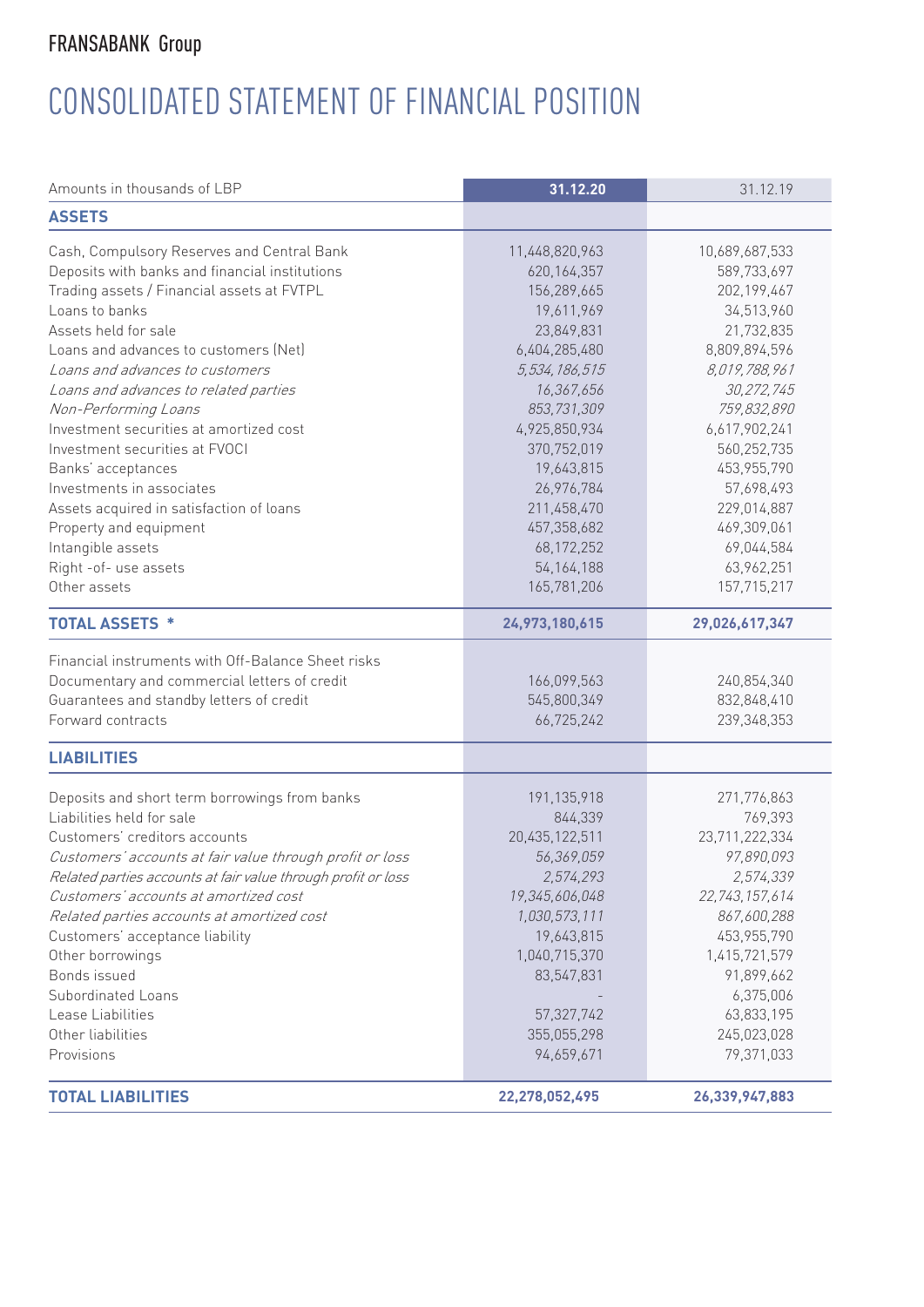| Amounts in thousands of LBP                                          | 31.12.20        | 31.12.19        |
|----------------------------------------------------------------------|-----------------|-----------------|
| <b>EQUITY</b>                                                        |                 |                 |
| Share capital                                                        | 472,500,000     | 472,500,000     |
| Common Shares                                                        | 438,500,000     | 438,500,000     |
| <b>Preferred Shares</b>                                              | 34,000,000      | 34,000,000      |
| Shareholders' cash contribution to capital                           | 140,891,368     | 17,113,885      |
| Premium from Preferred shares                                        | 478,550,000     | 478,550,000     |
| Legal Reserves                                                       | 243,087,751     | 241,836,313     |
| General Reserves **                                                  | 590,325,299     | 482,054,870     |
| Reserves for Assets acquired in settlement of bad loans              | 118,630,279     | 131,873,557     |
| Buildings revaluation surplus                                        | 49,949,650      | 51,423,111      |
| Cumulative change in assets at FVOCI                                 | 5,245,826       | 6,945,167       |
| Foreign currency translation adjustment                              | (184, 228, 494) | (162, 319, 547) |
| <b>Treasury Shares</b>                                               | (9, 333, 522)   | [8, 287, 659]   |
| Retained earnings                                                    | 629,817,573     | 893,384,166     |
| Net result for the year                                              | (93,087,749)    | (171, 411, 993) |
| <b>EQUITY ATTRIBUTABLE TO THE OWNERS OF THE BANK</b>                 | 2,442,347,981   | 2,433,661,870   |
| Non-controlling interest                                             | 252,780,139     | 253,007,594     |
| <b>TOTAL EQUITY (BEFORE DIVIDENDS)</b>                               | 2,695,128,120   | 2,686,669,464   |
|                                                                      |                 |                 |
| <b>TOTAL LIABILITIES &amp; EQUITY</b>                                | 24,973,180,615  | 29,026,617,347  |
| Exchange rate US\$ / LBP                                             | 1,507.50        | 1,507.50        |
| * After deduction of:                                                | 1,717,830,262   | 1,392,422,856   |
| Allowance for impairment of Non-performing<br>Customers loans        | 1,020,050,533   | 945,577,625     |
| Allowance for impairment of Non-performing Loans to<br>Banks and Fls | 55,900,650      | 40,785,519      |
| Allowance for impairement of Investment securities                   | 29,562,319      |                 |
| ECL for performing Customers loans                                   | 244,504,902     | 189,447,362     |
| of which for customers liabilities under acceptances                 | 949             | 1,910,418       |
| ECL for other assets                                                 | 367,811,858     | 216,612,350     |
|                                                                      |                 |                 |

\*\* Composed of Reserves for General Banking Risks, Reserves on Performing loans and Reserves for Non Productive loans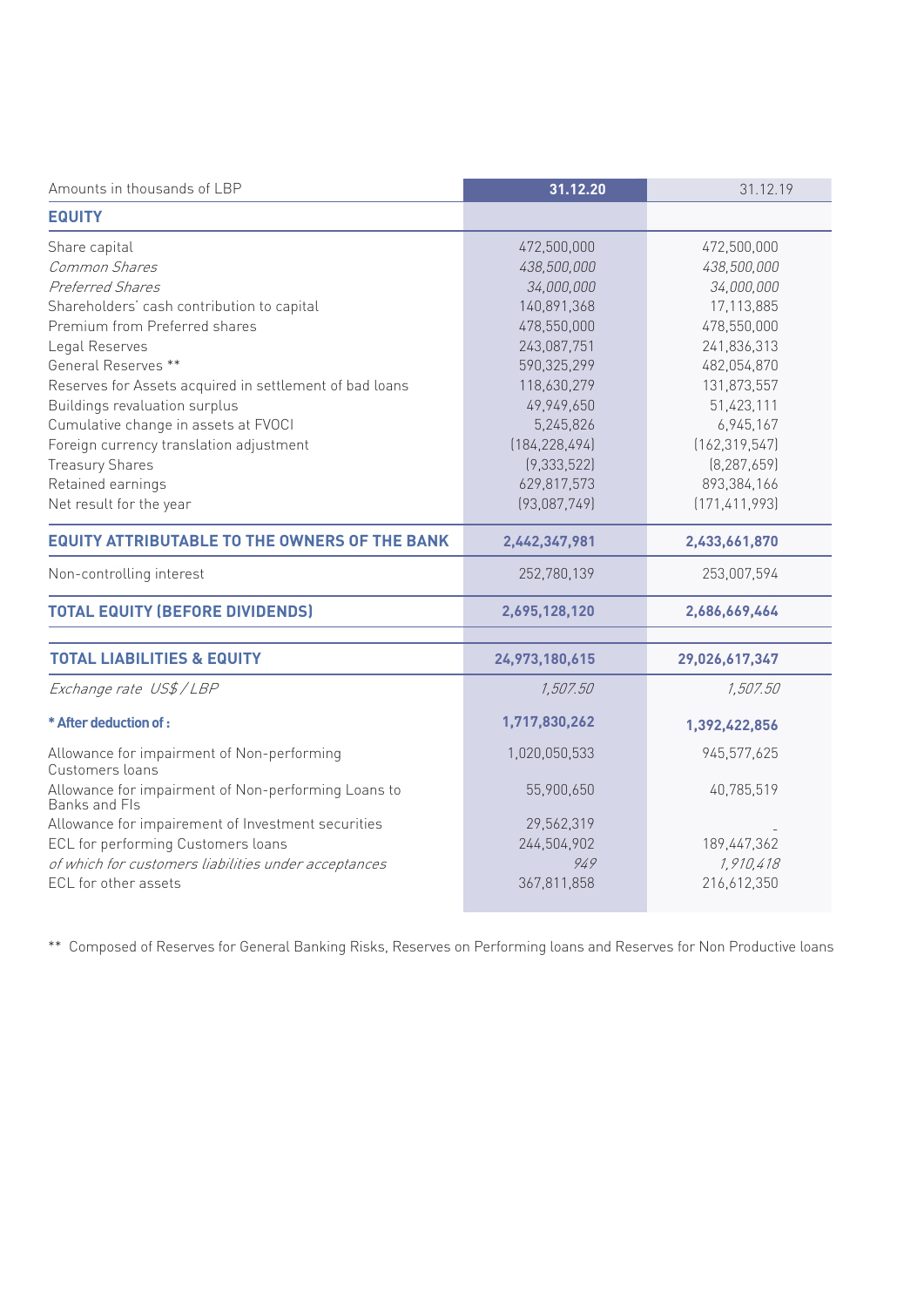### FRANSABANK Group

## CONSOLIDATED INCOME STATEMENT

| Amounts in thousands of LBP                                                             | 2020 (12 months) | 2019 (12 months) |
|-----------------------------------------------------------------------------------------|------------------|------------------|
| <b>INTEREST INCOME</b>                                                                  | 1,613,269,506    | 2,077,388,378    |
| Deposits with Central Bank, Banks & Fls                                                 | 859,943,095      | 795,977,936      |
| Investment securities                                                                   | 293,338,171      | 577,758,896      |
| Loans to banks and financial institutions                                               | 2,328,728        | 10,510,035       |
| Loans and advances to customers                                                         | 457,659,512      | 693, 141, 511    |
| <b>INTEREST EXPENSE</b>                                                                 | (809, 720, 245)  | (1,693,420,549)  |
| Deposits from banks and financial institutions                                          | (35, 111, 032)   | (18, 232, 538)   |
| Borrowings from banks                                                                   | (29, 337, 438)   | [29,688,160]     |
| Borrowings from related parties                                                         | (2,056,615)      | (2,909,546)      |
| Securities lent and repos                                                               | (57, 865)        | (29, 017)        |
| Customers' accounts at amortized cost                                                   | (728, 579, 092)  | (1,628,130,009)  |
| Subordinated loans                                                                      | (265, 475)       | (1, 711, 068)    |
| Bonds issued                                                                            | (5,841,631)      | (6, 225, 021)    |
| Shareholders' cash contribution to capital                                              | [4,340,759]      | (1, 283, 656)    |
| Lease liabilities                                                                       | [4, 130, 338]    | (5, 211, 534)    |
| Net interest on assets designated at FVTPL                                              | 12,323,750       | 14,758,500       |
| Net interest on liabilities designated at FVTPL                                         | (3,989,348)      | (5,919,125)      |
| <b>NET INTEREST INCOME</b>                                                              | 811,883,663      | 392,807,204      |
| Net fee and commission income                                                           | 107,155,356      | 95,123,437       |
| Fee and Commission Income                                                               | 119,851,247      | 117,359,103      |
| Fee and Commission Expense                                                              | (12,695,891)     | [22, 235, 666]   |
| Gain / (Loss) on assets designated at FVTPL                                             | (12,689,093)     | (6, 585, 529)    |
| Foreign exchange gain / (loss)                                                          | (24, 774, 008)   | 8,044,327        |
| <b>Net other operating income</b>                                                       | (133, 304, 837)  | 854,659          |
| <b>NET FINANCIAL REVENUES</b>                                                           | 748,271,081      | 490,244,098      |
| Allowance for impairment of loans and advances to customers                             | (135, 732, 735)  | (77, 823, 402)   |
| Write-back of impairment on loans and advances to customers                             | 45,984,024       | 29,780,784       |
| <b>Expected Credit Loss (ECL) / Write-back on customers exposure</b>                    | (96, 026, 152)   | (114, 628, 916)  |
| Allowance for / Write-Back of impairment of loans and advances<br>to banks              | (8,709,465)      |                  |
| <b>Expected Credit Loss (ECL) / Write-Back on loans and advances to</b><br><b>banks</b> | 1,891,006        | 5,714,577        |
| <b>Expected Credit Loss (ECL) / Write-Back on placements with BDL</b>                   | (13, 178, 312)   | 14,630,791       |
| Allowance for / Write-Back of impairment on securities                                  | (6, 149, 093)    |                  |
| <b>Expected Credit Loss (ECL) / Write-Back on securities</b>                            | (158, 774, 271)  | (116, 338, 977)  |
| Allowance for impairment of investment measured at FVOCI                                | 187,480          | (1,002,638)      |
| Write-back of Impairment of investment in subsidiaries                                  |                  |                  |
| Allowance / Write-back for deposits with a foreign central bank                         |                  |                  |
| <b>Collective provision / Write-back on Performing loans</b><br>(on-BS & off-BS)        | 22,053           | 99,093           |
| <b>NET FINANCIAL REVENUES</b><br>(after impairment charges)                             | 377,785,616      | 230,675,410      |